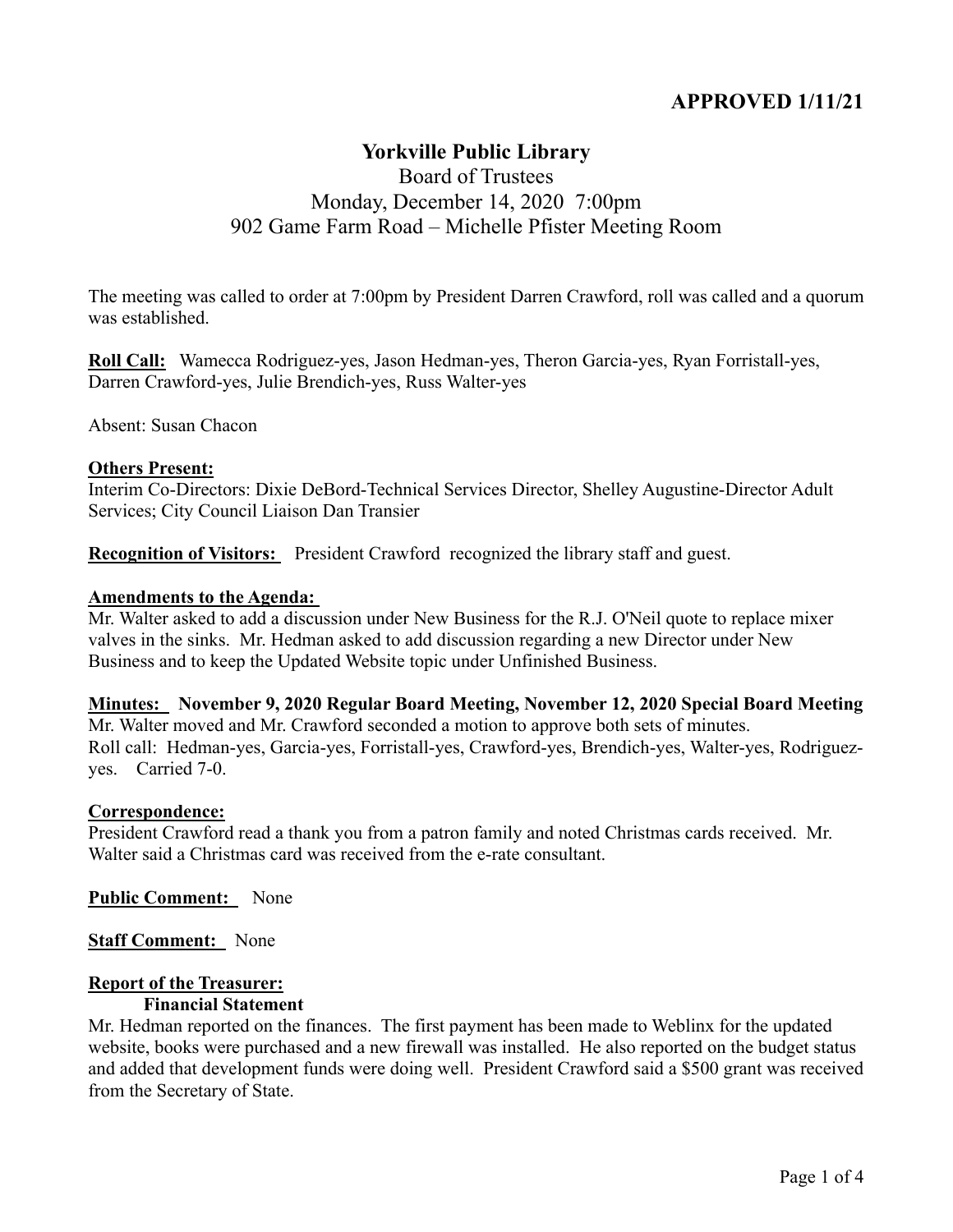## **Payment of Bills**

Mr. Crawford moved and Ms. Garcia seconded to pay the bills as follows:

\$24,787.01 Accounts Payable

\$38,236.60 Payroll

\$63,023.61 TOTAL

Roll call: Garcia-yes, Forristall-yes, Crawford-yes, Brendich-yes, Walter-yes, Rodriguez-yes, Hedmanyes. Carried 7-0.

## **Report of the Interim Co-Library Directors:**

- Ms. DeBord said the staff was glad the library has been open and Yorkville is one of the few that has been open.
- 2. Library has been short-staffed at times due to quarantines.
- <sup>3.</sup> Foot traffic has been slow, but is partly seasonal.
- 4. Increase in reciprocal borrowing.
- <sup>5.</sup> New curbside sign was installed.
- <sup>6.</sup> PPE grant was received.
- 7. Staff member Jennette Weiss set up well-received "Dinovember".
- <sup>8.</sup> Held drive-through Polar Express using radio transmitter purchased by Friends.<br><sup>9.</sup> Co-Directors have been attending webinars, talking with RAILS, PrairieCat.
- 9. Co-Directors have been attending webinars, talking with RAILS, PrairieCat.
- <sup>10.</sup> Ms. DeBord noted power failure from wind and various equipment down including elevator. Also had window breakage and fire alarm call.
- <sup>11.</sup> Ms. Augustine continued the report.....She reached out to Chamber of Commerce and they are not having meetings at this time. Upcoming library programs posted on Chamber website.
- <sup>12.</sup> A project brief needs to be completed for the website re-design.
- <sup>13.</sup> Manager meeting to be held to discuss future goals.
- <sup>14.</sup> A local Library Director came to see how Yorkville is handling pandemic protocols.
- 15. Will be starting per capita grant, deadline delayed to March.
- <sup>16.</sup> Ms. Weiss has reached out to Autumn Creek School to create relationship.
- <sup>17.</sup> Library has had many burnt out lights and city spent 2-3 days replacing bulbs. Mr. Dhuse will check into replacing parts compatible with LED bulbs. He also replaced another surge protector. A thank you was sent to the city.

## **City Council Liaison** None

## **Standing Committees:** None

## **Unfinished Business:**

### **Website Re-design**

It was again noted that the project brief sheet needs to be completed. The managers and Library Board members will provide input and it will be reviewed next month. It will take about 14-16 weeks for the update and it was suggested to launch it during National Library Week in April. PR was suggested on social media prior to the launch. Mr. Walter suggested a photo of the mural be added to the website. Also suggested was a possible scavenger hunt and prizes on the website. It was noted the new website will track the number of visitors and other information.

## **Update on HVAC Control System**

Mr. Walter met with a company Syserco, that provided a proposal for replacement of the control system which was installed in 2008. They also tweaked the chiller settings. The quote for replacement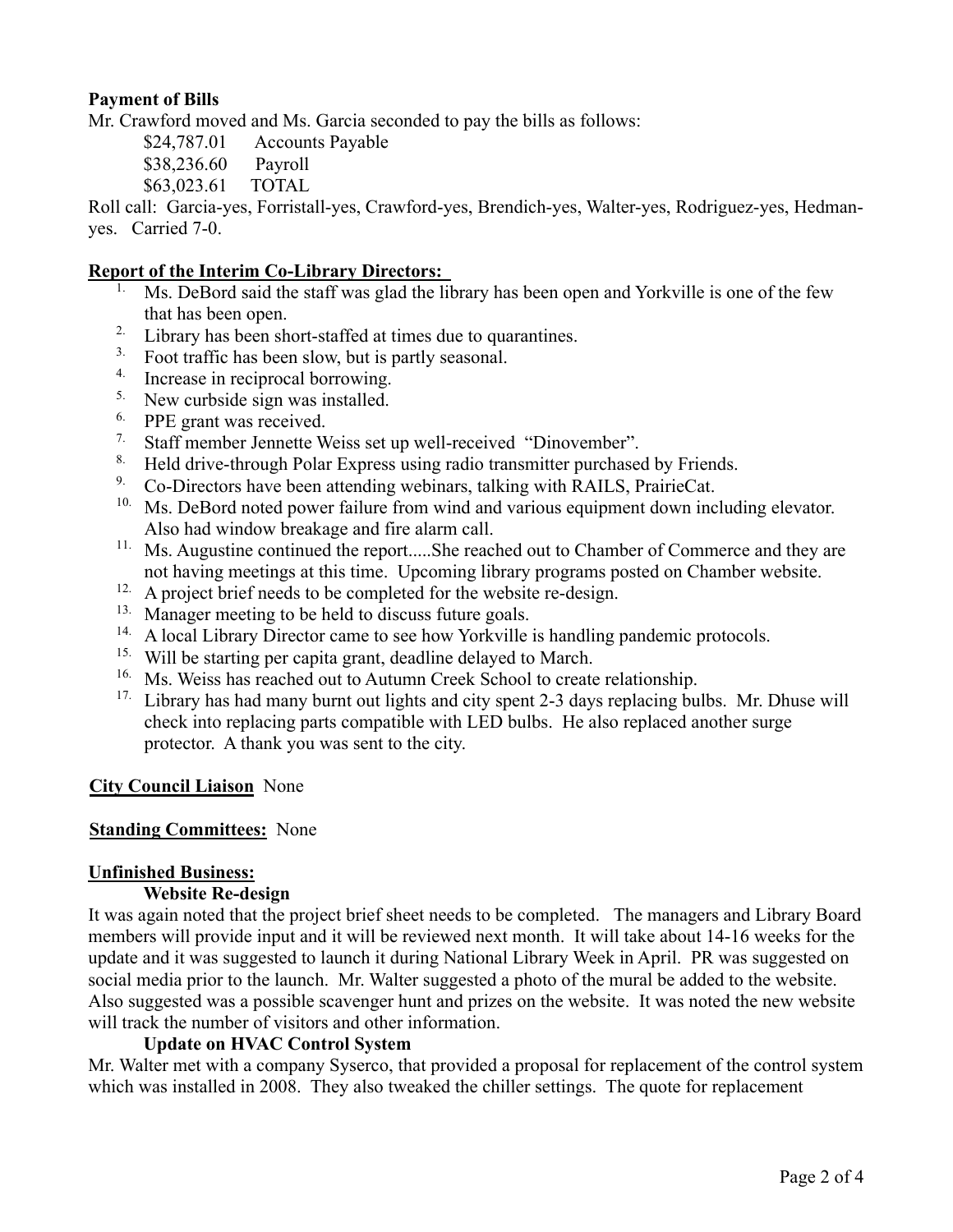is about \$21,000. It is not immediately needed, however, it will be in the future, said Mr. Walter. Mr. Forristall added that it would be of great benefit to be able to log in remotely and receive alerts. Board members had questions on lighting and switches and after discussion, decided that the Facilities committee should meet prior to a decision. Ms. DeBord noted that there are problems with lighting that stays on all night. Mr. Forristall said the 'as built' drawings should be reviewed also. Several Board members suggested obtaining additional quotes from local companies and discuss further at the January Board meeting.

## **Water Heater Replacement Proposals**

Quotes were received for a replacement water heater. A 50-gallon is required since there is a power vent to vent gasses. A new heater is not necessary immediately, however, it is 13 years old. The Board decided to be proactive and move ahead with a purchase. Mr. Crawford moved and Ms. Garcia seconded to accept R.J. O'Neil's quote of \$3,489.49 to replace the heater at this time. Roll call: Forristall-yes, Crawford-yes, Brendich-yes, Walter-yes, Rodriguez-yes, Hedman-yes, Garciayes. Carried 7-0.

## **New Business:**

## **Replacement of Mixing Valves**

Mr. Walter said the mixing valves mix the hot and cold water at the tap to maintain an even temperature. R.J. O'Neil reps said the poor water quality could be caused by the corroded valves. Since there is only one quote, President Crawford requested additional ones. After discussion, Mr. Hedman suggested tabling this replacement until the end of the budget year to determine the amount of money remaining.

## **Purchase of Custodial Equipment**

Ms. DeBord said the custodians have requested an additional vacuum cleaner if the budget allows. The cost would be \$782 for an industrial model. She also said a couple of the older ones could be fixed if necessary. After a brief discussion, Mr. Hedman moved to approve the purchase of a new industrial vacuum at a cost not to exceed \$800. Mr. Crawford seconded. Roll call: Crawford-yes, Brendich-yes, Walter-yes, Rodriguez-yes, Hedman-yes, Garcia-yes, Forristall-yes. Carried 7-0.

### **Capria Mobile App for PrairieCat Members**

Ms. Augustine gave a demonstration on the new app for use with PrairieCat. It allows users to view fines, show holds, create library cards, search the catalog, download books and many other features. Library staff will create a video tutorial and they are promoting this app.

### **Director Search**

The Board discussed the next steps in the search for a Director. The Board also requested opinions from the current Co-Directors and staff and discussions should begin in January. Mr. Hedman said the budget preparations will begin soon and the final budget must be sent to the city by April. Mr. Walter asked if there is a legal reason to have a person in place with the title of Director. Ms. Rodriguez said some grants could not be applied for if there is no Director. The Board also discussed the advantages/disadvantages of posting a job now before the duties are known. They also talked about a part-time building engineer. It was decided the managers will be asked for input by the first week of January and Board members should bring a prepared list of needs to the January 11<sup>th</sup> meeting. Ms. Garcia will also provide a job description to provide a starting point. A special Board meeting will be held on January  $25<sup>th</sup>$  at 6pm to focus on the job description.